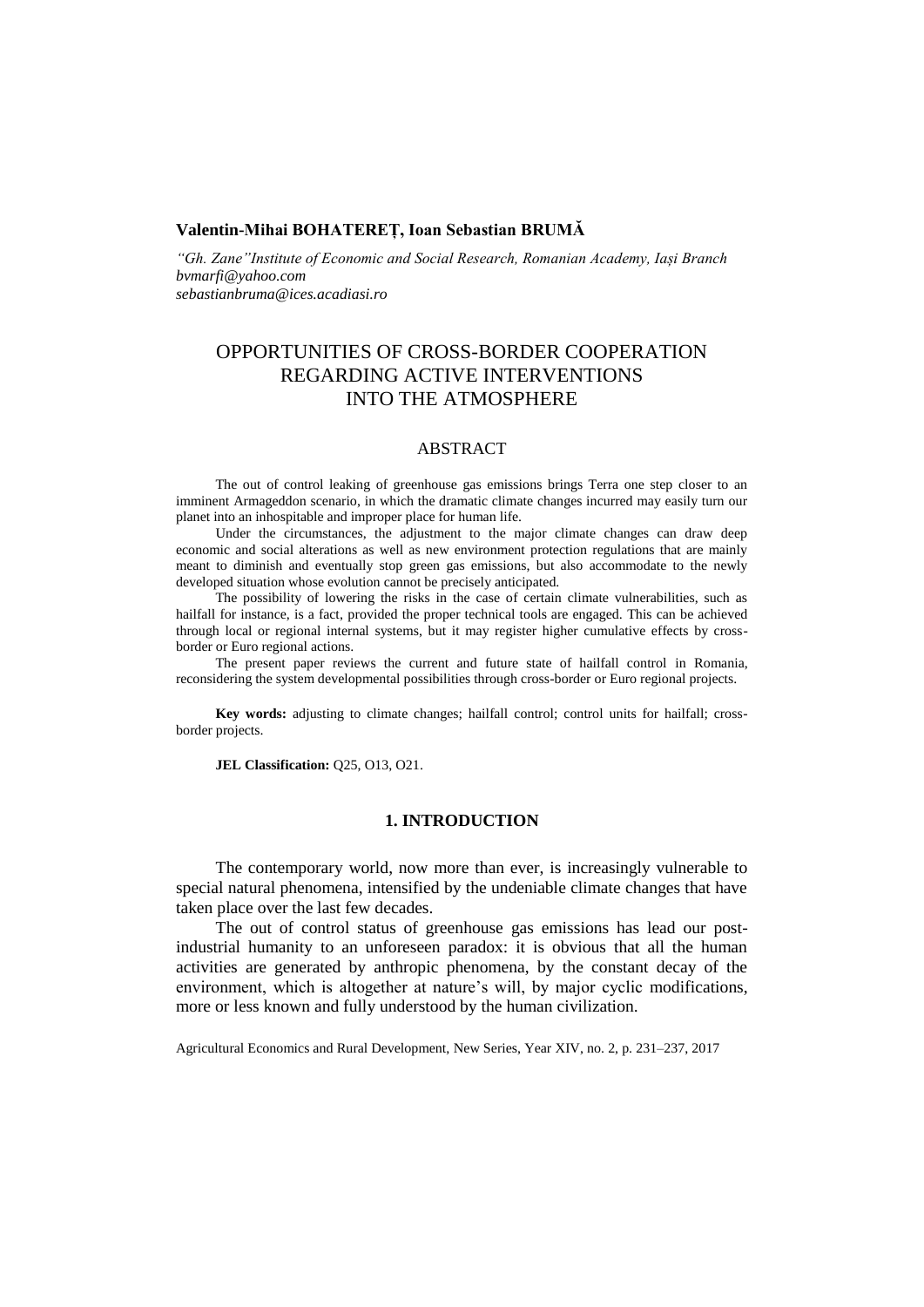Are we indeed aware of the fact that environment is the collocation by which the frame of existence and biological life expansion is defined, the one that summons up all the elements that interact and thus create the perfect ambience for running our human life and activities?

The overwhelming generosity of our planet's natural environment has given us the false impression that we can take anything and everything, anywhere and everywhere, at any given time without giving back, without helping regeneration and further, by poisoning the natural ambience to an extent that makes us wonder if there is any way back?

## **2. STATE OF KNOWLEDGE**

The international community has acknowledged by various forms these major climate changes. Therefore, the first international action committed to environment protection took place in Rio de Janeiro in 1992, where the United Nations Framework Convention on Climate Change was signed, a decree affirmed by Romania by Law no. 24/1994. Within the Convention, 194 countries agreed to take long-term measures to stabilize the greenhouse gas concentration from atmosphere at a level that could prevent the dangerous effects of air pollution on the climate system.

In 1997 in Kyoto (Japan), the developed countries of the world agreed on fighting against the climate change by assuming a series of actions for the active limitation and diminution of greenhouse gas emissions in the period 2008-2012. A series of scientific reports following the event foresaw a diminution of greenhouse gas emissions by 50% in the developing countries by the year 2050 and by 60-80% in the developed countries as compared to 1990.

The last Report of the Intergovernmental Panel on Climate Change envisaged that climate change would have a great impact upon the economies and societies of the member states of the European Union. Consequently, in 2009, following an ample consultation with the member states and the factors involved, the European Commission published the "White Paper – Adapting to climate change: Towards a European framework for action". On its basis, Romania developed the "National Strategy on Climate Change 2013-2020", taking into account two distinctive action pawns: 1) reducing the greenhouse gas emissions; 2) adapting to the impacts of climate change. Thus, it is an acknowledged fact that the diminution of greenhouse gas emissions is an arduous process, which raises serious concerns regarding the real capacity of their limitation and, most of all, concerns about providing a reversible growth course of the environment protection safety.

To that end, the strategy acknowledges the necessity of adapting to the climate change impacts. In this context, the active interventions into the atmosphere are progressively playing a greater part. Thus, on the basis of Law no. 604 of July 28, 1999 on the approval of the National Anti-Hail Program and its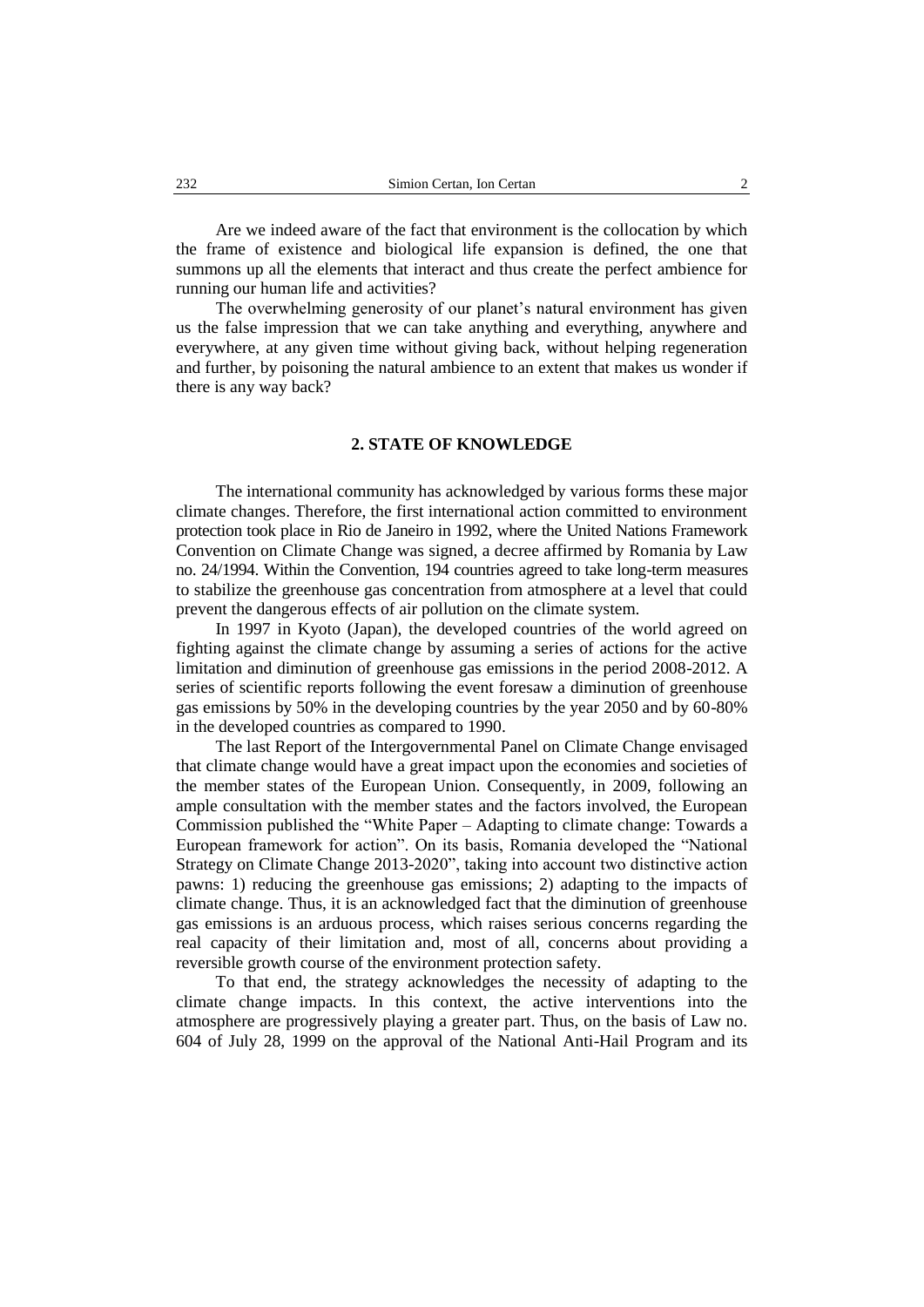financing, by Article 6 that modifies Law no. 980/1998 for founding a National Company, the "National Institute of Meteorology, Hydrology and Water Management" within the Ministry of Waters, Forests and Environment Protection, in the year 2000 the Pilot Unit for Hail Suppression was created, with civil employees under the Army Ammunition Autonomous Authority and with the obligation, as executor, to produce and homologate Prahova Pilot Unit for Hail Suppression.

In 2002, the Government's Decree no. 629/2002 modified and complemented Government's Decree no. 363/2002 on the organization and operation of the Ministry of Agriculture, Food and Forests, by which the National System for Hail-Suppression and Rainfall Enhancement (NSHSRE) was transferred from the Ministry of Waters and Environment Protection to the Ministry of Agriculture, Food and Forests, where the Department for Coordination of the NSHSRE program was created, simultaneously with the foundation of the Pilot Unit for Hail Suppression through Prahova General Direction for Agriculture and Food Industry, with the involvement of S.C. Electromecanica Ploiești S.A. as executor.

Currently, Law no. 139/2014, Article 9 and Government's Decree no. 1186/2014 on the organization and functioning of the Authority for the Management of the National System for Hail Suppression and Rainfall Enhancement specify the foundation of the Authority for the Management of the National System for Hail Suppression and Rainfall Enhancement as expert agency with legal status of the central public administration, funded by the state budget and under the Ministry of Agriculture and Rural Development.

Law no. 173/2008 on the active interventions into the atmosphere created the general legal framework where all the activities involving artificial weather modification are to be run. In agreement with Article 1, line 2 of Law 173/2008, the activities related to active interventions into the atmosphere are of national public interest and abide by the enforced law in accordance with the recommendations of the International Meteorological Organization (IMO) in conformity with the international regulations Romania is in line with. The activities are complex, have a research and operational protection profile in direct connection with the disasters caused by extreme or harmful weather phenomena as a consequence of the global climate change (Law no. 173/2008 article 1, line 3).

The objectives of the activities are mainly the following (Law 173/2008, Article 2):

a) reducing the risks of harmful weather phenomena for the population, economic areas and crops (hailstorms, thick haze, local tornadoes);

b) increasing the amount of precipitations in the country's interest areas (rainfall, snowfall);

c) actively taking part in the international and regional programs in the field.

Under the circumstances, by Government's Decree no. 256/2010, the Developing Program of the National System for Hail Suppression and Rainfall Enhancement (NSHSRE) during 2010-2024 was approved, which becomes the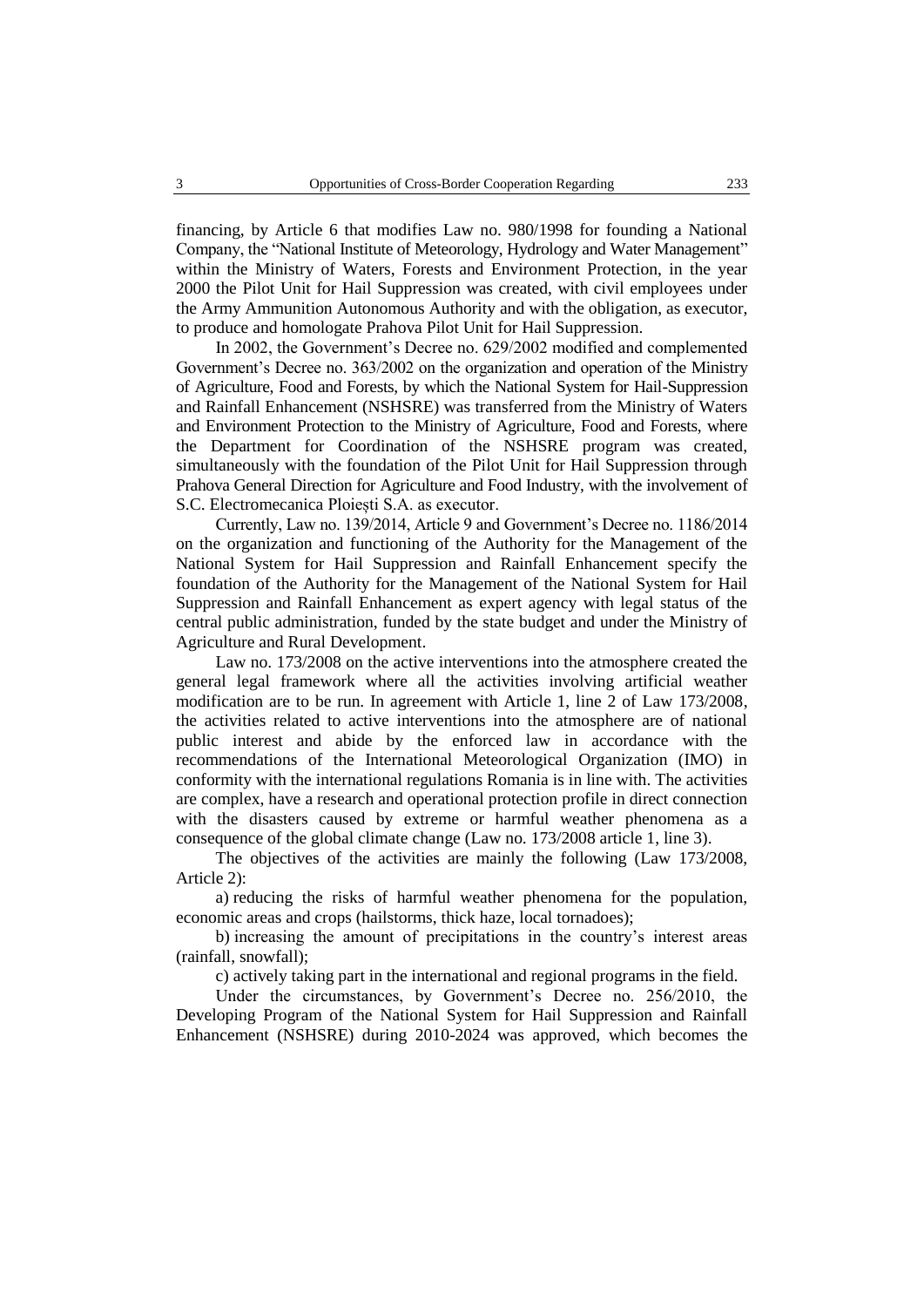scheduled document dividing the main activities regarding the NSHSRE development into annual and multi-annual components aiming at the following:

I. Scientific research, technical development and technologies of active intervention into the atmosphere;

II. Implementing the National System for Hail Suppression and Rainfall Enhancement;

III. The operational management of the system and structural units for the protection of population and economy against the risks of extreme or harmful weather phenomena;

IV. European projects in the field of active intervention into the atmosphere and international collaborations;

V. Program of professional training in the field of active intervention into the atmosphere.

It is worth mentioning that before issuing the Government's Decree no. 256/2010 on the NSHSRE development program during 2010–2024, X previous stages were completed in the period 2000-2009 and later on other VII were completed in the period 2010-2016; on the average, investments of about 2.2 million Euro/year were scheduled for the XVII annual stages.

## **3. MATERIAL AND METHOD**

Overall, the NSHSRE development program – scheduled to be completed in 2024 – is based on the references provided by the scientific research in the field. Thus, the Institute of Geography of the Romanian Academy presented the synthesis *The Hail Vulnerability of the Romanian Territories* (section 7.3.5.) of the volume "The Climate Risks in Romania" (published in 1999 based on the research conducted within the Academy Grant no. 3004/1997, under the coordination of Ph.D. Octavia Bogdan, senior researcher and laboratory chief of Topo-Climatology). Based on two quantifiable indices, the medium annual number (n) and the maximum annual number (N) of hail in Romania were located in four hail vulnerability areas:

1. Low-vulnerability territories ( $n < 1$  day;  $N > 4$  days);

2. Intermediary-vulnerability territories ( $n = 1-2$  days;  $N = 4-5$  days);

3. High-vulnerability territories ( $n = 2-6$  days;  $N = 5-10$  days);

4. Combined vulnerability territories (depending on the exposure of versants against the advection of damp air or against the insulation degree).

The area with the highest hail vulnerability are in the central-southern part of the country, i.e. in the following plains: Găvanu-Burdea, Boianul, partially Burnazul, Caracal, the Getic Piedmont, the Getic and Curvature Subcarpathians, especially the interference area of the western and eastern circulation. On an isolated basis, the same vulnerabilities exist in Timiș couloir till Lugoj bay, Lipovei hills, a few aisles in the Transylvania plateau and in the Central Bărăgan Plain, at the outskirts of Brăila and Constanța cities, etc.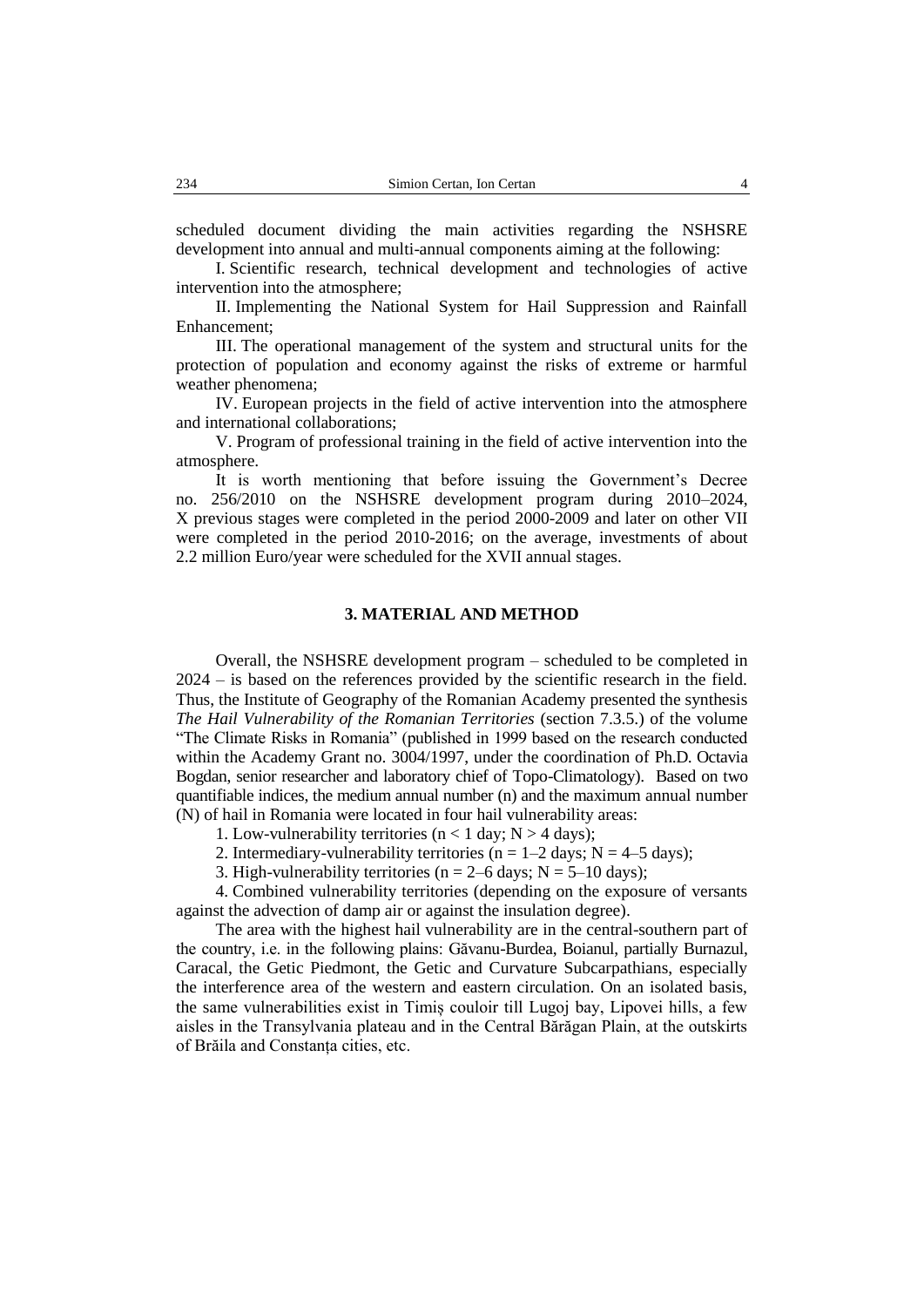Medium vulnerability is a characteristic of most territories in the Western plain and hills, Transylvania plateau, Bârlad plateau, Suceava plateau, the Moldavian Subcarpathians, the south-east of Oltenia, the Danube plain of terraces and western Bărăgan.

The non-periodical wide variety of climate at global scale, which engages air masses of different origins has produced a range of high-risk and dangerous climate phenomena that could determine significant economic, social and environmental prejudices (see op.cit. of Bogdan).

This is the reason why the specialty literature from Romania and other countries involves so many publications approaching different aspects generated by hailfall. Over time, numerous studies, articles, reports, statistical series, case studies, volumes and treatises on hailfall have been published. There are countries with a special experience in the field, some of these being located in the cross-border interference area with Romania. Worth mentioning are the scientific works by a group of researchers from the Faculty of Electromechanics from Craiova University. We would like to mention here Gheorghe Manolea (professor and engineer), Laurențiu Alboteanu (assistant professor and engineer) and Constantin Șulea – Iorgulescu (Ph. D. instructor and engineer), who ran the cross-border project RO-BG MIS ETC 166 "Joint Risk Monitoring during Emergencies in the Danube Area Border" in the period 2011–2014, which is a continuation of the doctoral studies and of some projects funded by EU and generated by a collaboration started earlier in 2000 between The Centre of Innovation and Technological Transfer of Craiova University and the Technical University of Moldova from Chișinău, developed within Moldova program of Technical and Scientific Cooperation, by which researches were initiated on the modernization of complementary equipment for anti-hail systems. Another worth mentioning collaboration is between the Authority for the Management of National System for Hail Suppression and Rainfall Enhancement from Romania and the Special Service for Active Influences on the Hydro-Meteorological Processes from the Republic of Moldova, in the line of professional training in the field of active interventions into the atmosphere. By this program, the specialists of the licensed operator for Moldova, SC General Conf Grup SRL of Bucharest, succeeded to train their entire operational staff from the command units, namely, UCCG Moldova 1 Iași and UCCG Moldova 2 Vrancea in the Republic of Moldova.

#### **4. RESULTS AND CONCLUSIONS**

In this context, the mentioned program addresses three zonal coordination centers with the following hail-suppression units (ZCC as in Zonal Coordination Center):

– Muntenia ZCC with Prahova pilot unit for hail suppression and Oltenia hail-suppression unit;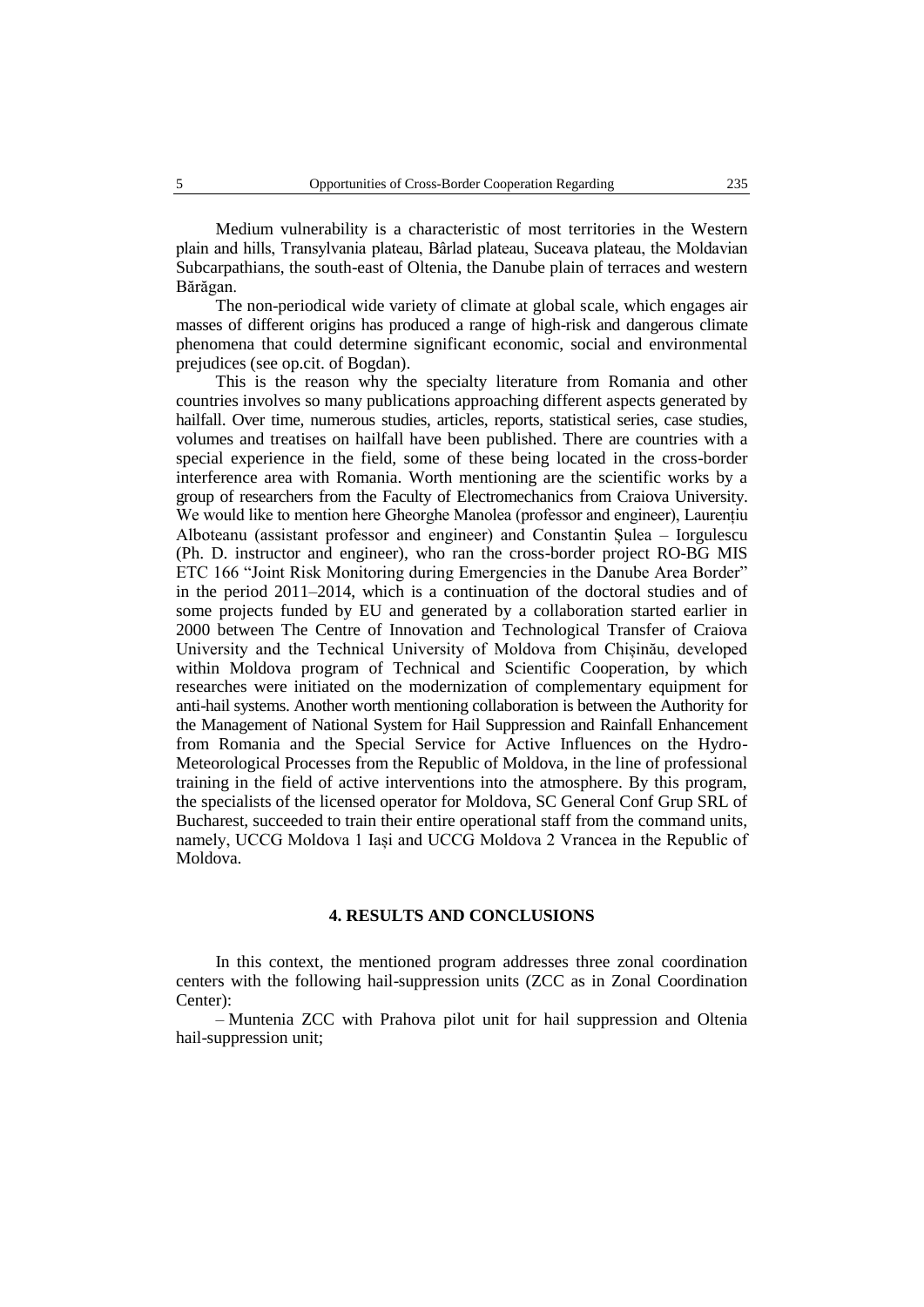– Moldova ZCC with Moldova 1 Iași unit for hail suppression and Moldova 2 Vrancea unit for hail suppression;

– Transilvania ZCC with Mureș unit for hail suppression, Timiș unit for hail suppression and Maramures unit for hail suppression.

The system will insert two other units for rainfall enhancement, one in Moldova ZCC and the other one in Muntenia ZCC. Practically, the complete coverage of the high and medium-vulnerability areas against hailfall allows NSHSRE to develop some European projects in the field of active interventions into the atmosphere as well as international collaborations, such as:

1. Reducing the hailfall impact for the sustainable development in the southeast of Europe, involving the active participation of countries in the mentioned region;

2. The electrical power-supply from the photovoltaic systems of the launching units of Moldova 1 Iași, with the participation of the Republic of Moldova;

3. Preparing for emergencies so as to reduce hailfall for sustainable development in Romania-Moldova cross-border area;

4. Integrated system for disaster prevention caused by hailfall in Romania-Bulgaria cross-border area;

5. Weather modification through active interventions into the atmosphere in the context of climate change and sustainable development in Banat area (Romania-Serbia);

6. Other European collaboration projects in the field of active intervention into the atmosphere;

7. Other collaboration projects with non-EU countries in the field of active intervention into the atmosphere.

The active structures from the system formulated a series of suggestions on projects themes, such as:

1. Experimental project for late spring frost suppression in fruit-trees;

2. Integrated management of the monitoring and intervention for risk-reduction generated by extreme weather phenomena in Romania-Moldova cross- border;

3. Research on the enlargement of protected area against hail, rainfall enhancement and suppression of other extreme weather phenomena.

Therefore, the active interventions into the atmosphere are concrete adjusting actions to climate change aiming at the disempowerment of cloudy cores with high-risk of hailfall and, having the possibility of system development by adding other types of active interventions into the atmosphere, like rainfall enhancement. Since the environment protection is a prerogative of any country's national security, the active interventions into the atmosphere get a special significance in certain areas, such as: cross-border, Euro-regional, Community, continental or even global areas. In other words, adapting to climate change represents a recognition of their existence and a necessity of international collaboration at all possible levels for active interventions for risk prevention, suppression and reduction and adjustment to major climate changes on a long-term global scale.